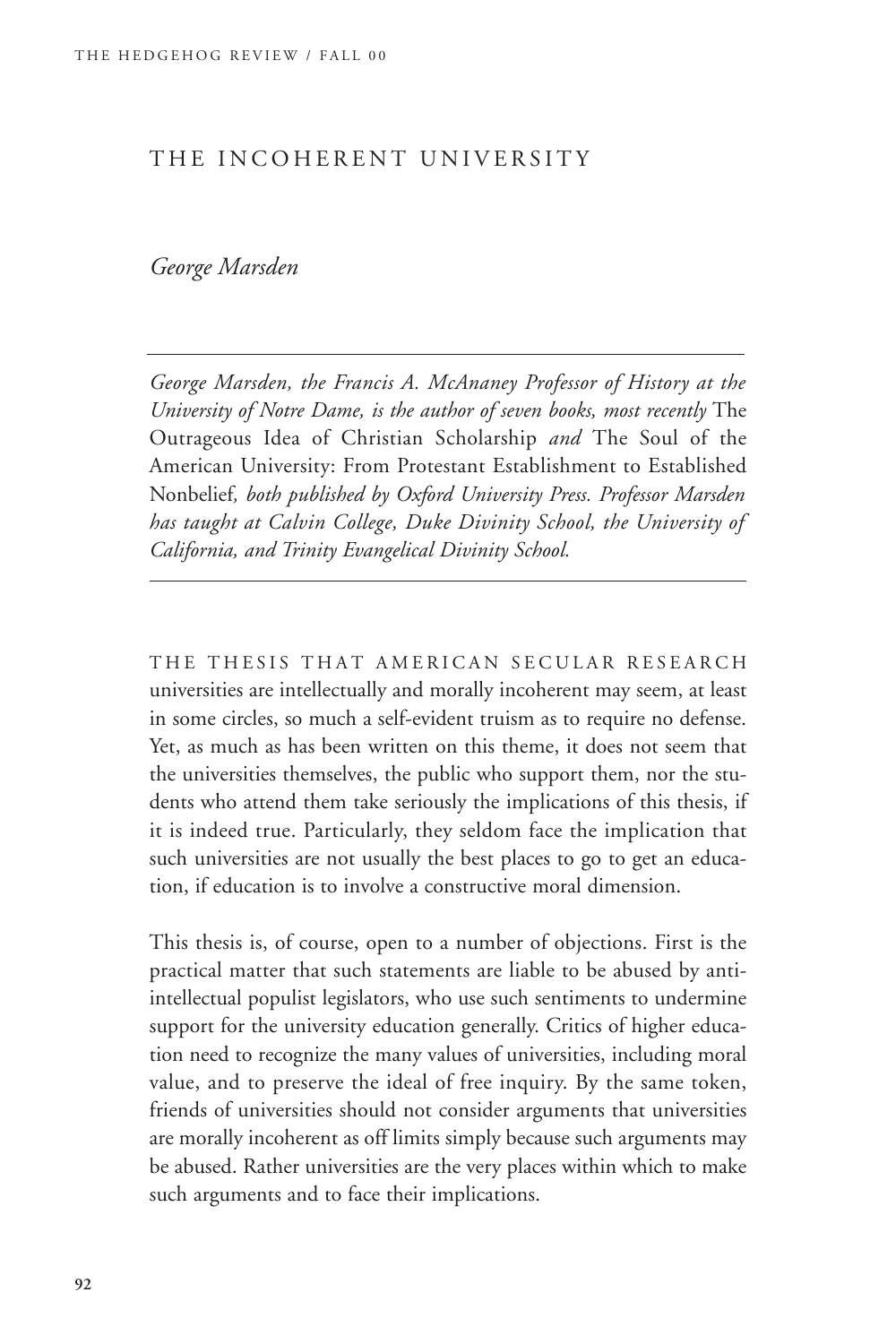The second immediate objection to the claim that universities are morally incoherent is that one person's moral incoherence may be another's moral ideal. The very thing the university should be doing, the objector might say, is to let students find their way in the maze of intellectual and moral choices that shape the real world. The very experience of feeling lost in the maze will teach them, if nothing else, that there are no absolutes and the value of tolerance. If the students are particularly fortunate, some such objectors might say, they will find themselves in a course in literary theory or philosophy where they address the issues head on and learn how to dismantle any traditional moral claim.

There is probably no way for those of us who do not share the views just expressed to convince their proponents that such are not the optimal moral ends of education. Although we might point out some internal inconsistencies of such positions, they likely can do the same for our views. So perhaps the best we can do is to ask them to take seriously their own affirmations that moral standards are relative to communities and traditions and so to respect ours. To ask them to do that is not equivalent to affirming that moral standards are ultimately relative or that there are no rational grounds for arguing about them. Rather it is to ask the contemporary culture of tolerance to be more tolerant of some traditional moral claims.

By recognizing that one person's moral incoherence is another person's moral ideal, I am conceding that not everyone will share my estimate of what I shall depict as a sad state of affairs. I am speaking from the perspective of an Augustinian Christian tradition and specifically a contemporary Reformed version of that tradition. At the same time I have been shaped by traditions of the larger American culture, which I attempt to appropriate selectively and critically according to how well they fit with my higher Christian commitments. For instance, on the one hand, I value many aspects of the pragmatic *polity* of American liberalism, such as the separation of church and state, mutual tolerance, and democratic participation. On the other hand, I find modern secular pragmatic liberalism, despite its many virtues, ultimately hollow as a *creed* by which to guide one's life.<sup>1</sup> Many people, including many from other Abrahamic faiths, share something like my views, and my analy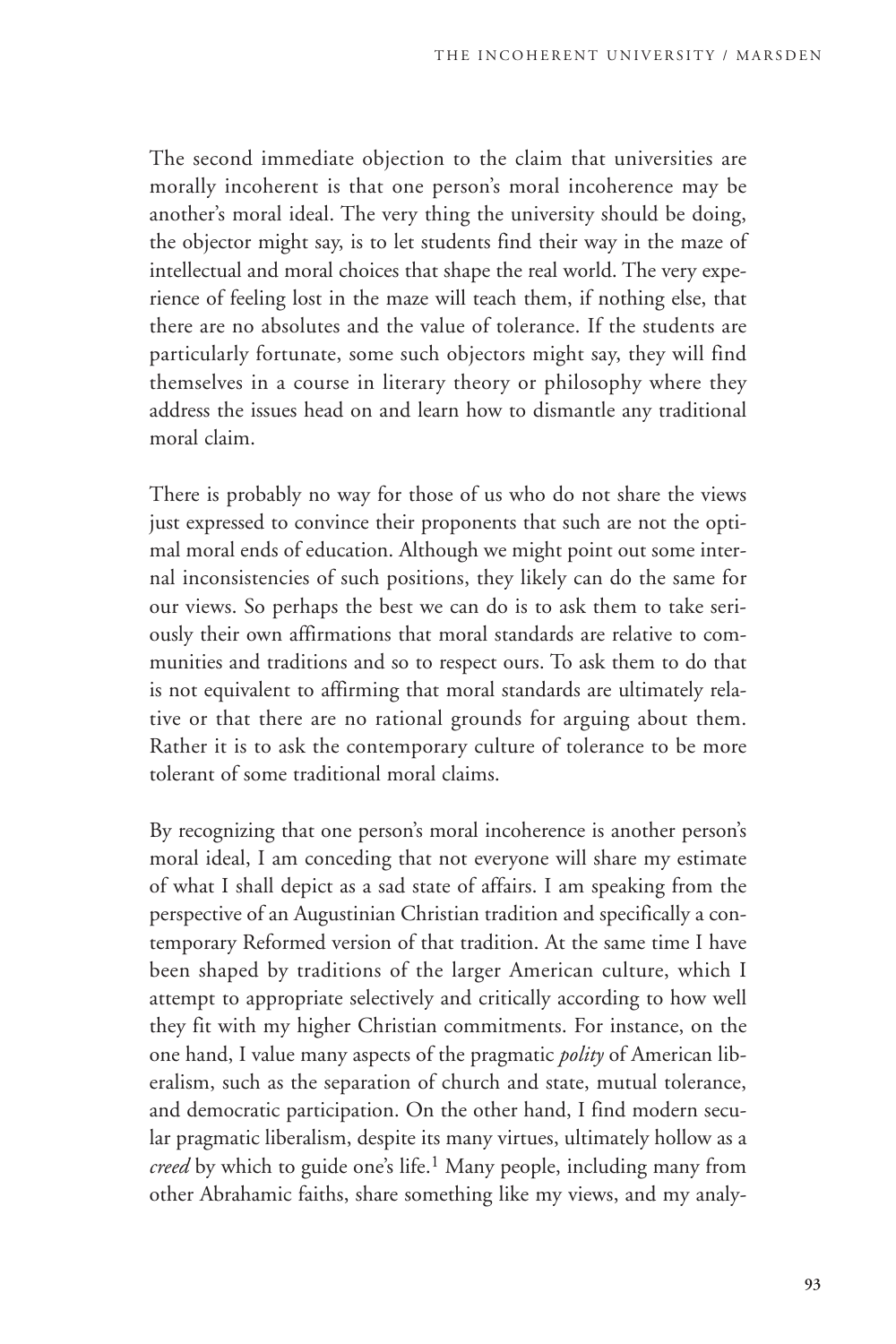sis will attempt to articulate how contemporary universities might be viewed by *one group* of people.

Let us turn then to the question of how and why most contemporary universities are morally incoherent. It is not the case, as some conservative writers imply, that our secular universities are lacking in moral principle. In fact, in the universities, as in the larger public sphere, there is considerable moral concern. Universities, for instance, maintain high standards to protect the integrity of scholarship. They also try to maintain fair principles of hiring and firing and usually try to protect academic freedom. They also limit what can be said and taught. While they do not often discourage private sexual behavior among students, as they used to, they do have codes precluding sexual harassment. University teaching also often reflects many moral concerns, such as those for appreciating other cultures, being concerned for justice, being concerned for gender and racial equality, being responsible citizens, cultivating individual freedoms, tending the environment, and caring for the poor. Many students participate in volunteer programs. This is only a partial list, but it makes the point that universities are places filled with moral concerns, most of them commendable.

Still, there is a strong case that universities are morally incoherent. By morally incoherent I mean simply that universities are not places where it is likely that students will receive coherent moral training. Although it is likely that some students, especially students in humanities courses, will be exposed to some strongly advocated moral agendas, it is unlikely that even that minority of students will find resources within the curriculum adequate to provide coherent accounts of the moral positions they themselves adopt.

To better understand this state of affairs, let me mention two of the most determinative features in the development of university culture that bear on the question of moral coherence: technology and plural-

<sup>1</sup> I attempt to spell out how Christians might negotiate between pragmatic liberal polity and their higher Christian commitments in *The Outrageous Idea of Christian Scholarship* (New York: Oxford University Press, 1997).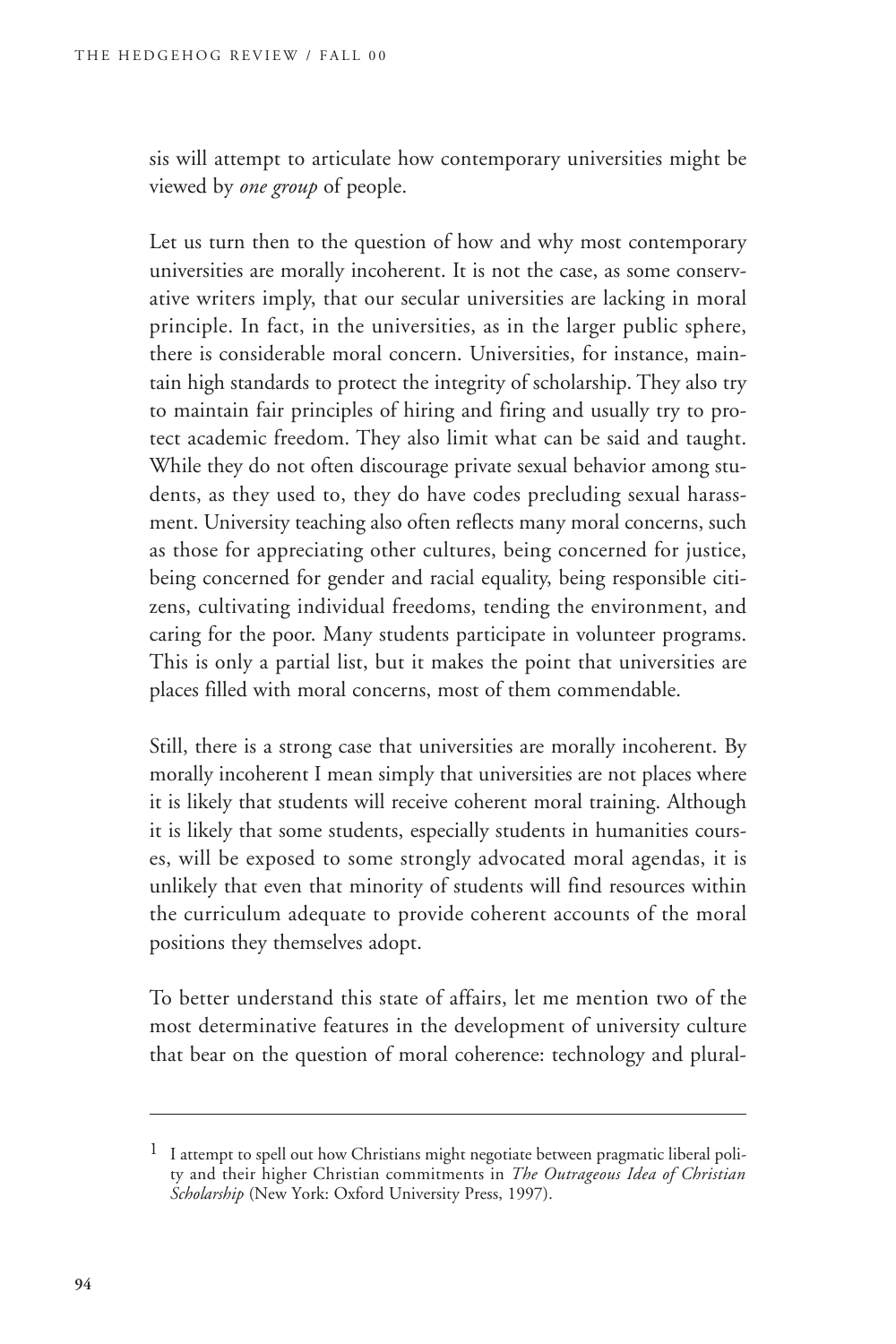ism. These factors are familiar, but only because they are of inescapable importance for understanding questions of this sort.

## *The Technological University*

The first reason that universities are morally incoherent is that most of what they do is so concerned with narrow technical questions or with teaching technical skills that broader intellectual and moral issues seldom arise. A century ago a fair amount of a university program, outside of the technical and agricultural schools, would be in the humanities. Today most universities are essentially technical schools, though they still sustain liberal arts colleges for those students who want to take advantage of them.

Perhaps more significant is the degree to which the technological impulse controls what happens even in the humanities. Even in the humanities the tenure and promotion system is driven by the ideal of the specialized technical study. This ideal arose in the late nineteenth century, when natural science replaced the classics as the preeminent model for scholarship. The ideal continues to prevail today, even though it is difficult to see what its justification is.

Particularly absurd, it seems to me, is the type of scholarship that pours out of the university presses. Almost none of it is suited for anyone but other specialists in a field. And even if one is a specialist in the field, there are now so many specialized studies that one has really to be a specialist in an increasingly narrow subfield. For example, in a field like my own, American history, there is no common core of literature that one might assume most scholars in the field have read. That situation is far different from what it was when I entered graduate school in 1960. Are universities, the disciplines, or the world they are supposed to serve, better places due to the vast increase in scholarly publication? Of course, there have been some break-through books, as there are in every era. And there *is* some value in being able to find a specialized study on any topic one may be interested in, but if one is interested in the big picture, one is in danger of being drowned in information.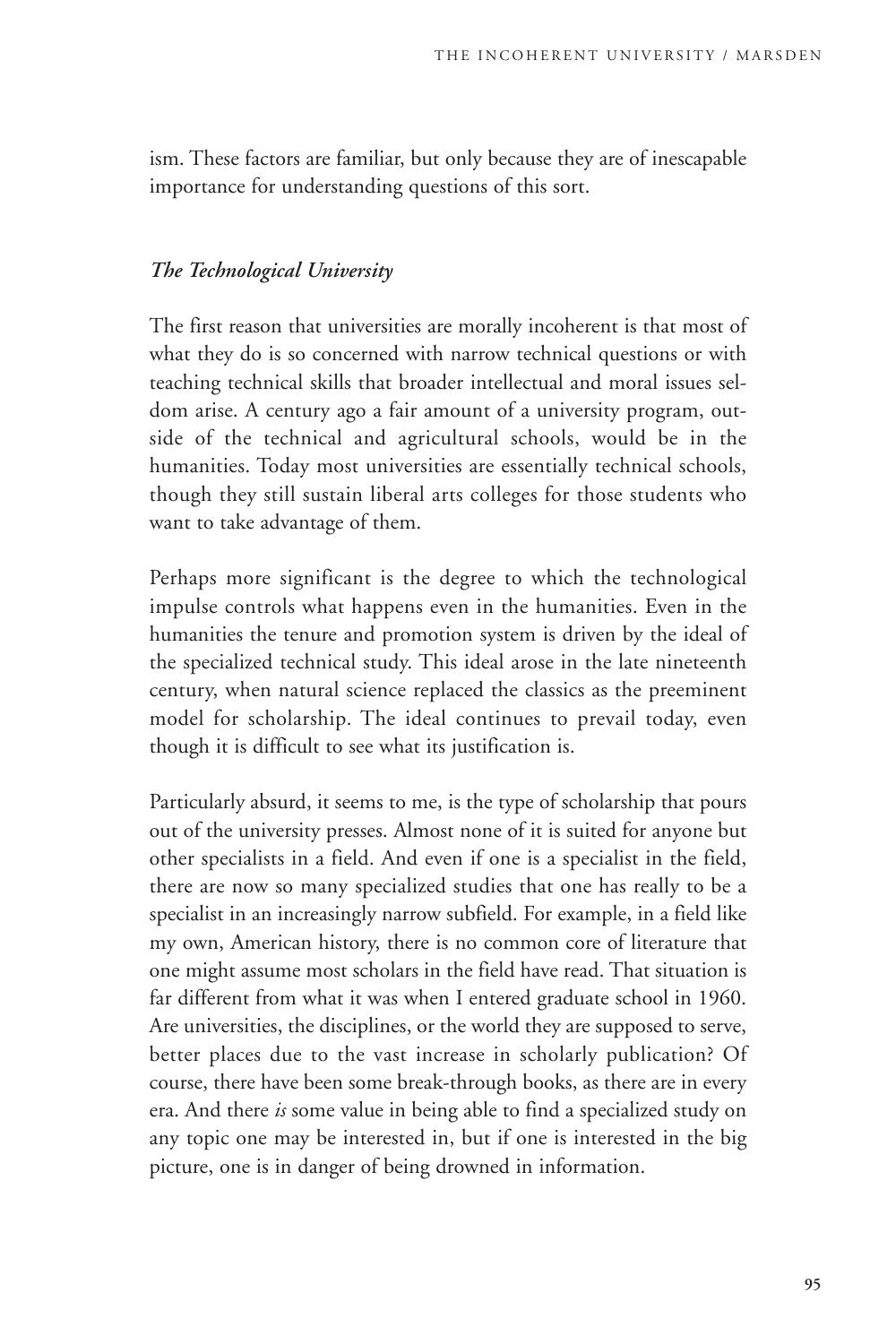Because of the tenure and promotion system, most humanities scholars spend the first halves of their careers writing nothing but such specialized studies for other specialists. Most of them are by then so set in their ways that they never learn to do anything else. Generalists are seldom rewarded, either for writing or for teaching. Despite the vast increase in numbers of academic books, we seem to have fewer public intellectuals than we had forty years ago. This means that at the same time that the humanities have become far smaller in relation to the entire university enterprise, relatively fewer scholars in the humanities are addressing issues of moral import in ways that are intelligible either to the public or even to other academics not in their own subfield.

#### *Pluralism: A Strength That Is a Weakness*

The other major factor that contributes to the intellectual and moral incoherence of today's secular universities is an ironic development. One of the great accomplishments of American universities and public culture has led to one of its great weaknesses. To understand this development it will be helpful quickly to review some history.

The most illuminating dimension of the history of American universities, especially considered in their moral dimensions, is that they were until at least the 1960s essentially liberal Protestant institutions. By liberal Protestantism I mean the more inclusive side of the Protestant establishment that dominated much of American culture from the late nineteenth century through the mid-twentieth century. After the disestablishment of official state Protestantism in the revolutionary era, evangelical Protestants built a powerful informal cultural establishment during the first half of the nineteenth century. Evangelical Protestants dominated almost all American colleges and universities of that era. Even the University of Virginia, which had been founded on Jefferson's principles of liberal Christianity, was effectively infiltrated by his Presbyterian rivals by the eve of the Civil War. Most other state universities were more thoroughly evangelical Protestant. These schools claimed to be "non-sectarian," but that meant that they would include Methodists and Baptists, as well as Presbyterians, Congregationalists, or Episcopalians on their faculties. Catholics and Jews, of course, were excluded.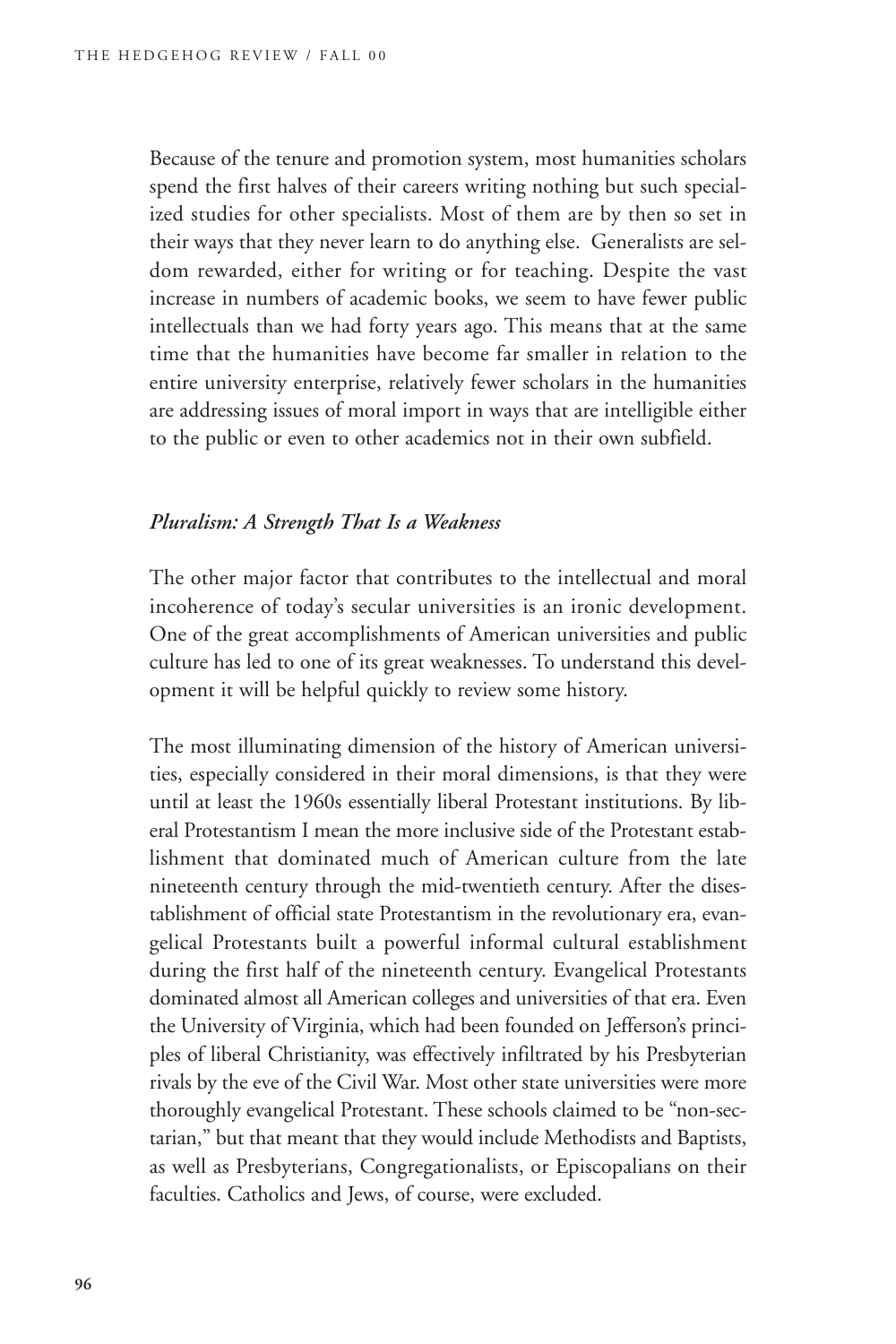After the Civil War this informal Protestant establishment was in the business of national consolidation, of which new or modernized universities were a key part. By the 1920s the recognizable antecedents of our present universities and their curricula were in place. The universities had also taken on their classic liberal Protestant form. While the universities were still friendly to mainstream Protestant Christianity, they had banished formal worship to the voluntary sphere and removed biblical references from the classrooms. The essence of Christianity, they emphasized, was a universal morality, suitable for making the nation safe for democracy, as university president Woodrow Wilson might have put it. The humanities and the Western classics were to be the chief bearers of this moral heritage. A good bit of the universities' business was scientific and technical and not much touched by these concerns. That was especially true in the state Land Grant technical schools and in medical schools. In prestigious undergraduate education, however, the humanities still held pride of place as the loci for moral training.

The great moral dilemma of these liberal Protestant universities was that they wanted both to remain "Christian" and to serve the whole nation. Yet, being liberal Protestant, they were anti-Semitic and strongly anti-Catholic. Jews could teach in the sciences but seldom in the humanities, especially not in literature, in the more prestigious schools.

After World War II, the universities responded to these anomalies by broadening their view of the moral essence of religion to emphasize the inclusiveness of the Judeo-Christian heritage, along with its other democratic, consensus-building, and non-ideological virtues. They accepted Jews into humanities faculties<sup>2</sup> and, after Kennedy's election in 1960 and after Vatican II, they cooled their anti-Catholicism.3

<sup>2</sup> See David A. Hollinger, *Science, Jews, and Secular Culture: Studies in Mid-Twentieth-Century American Intellectual History* (Princeton: Princeton University Press, 1996).

<sup>3</sup> This historical summary is based on my book *The Soul of the American University: From Protestant Establishment to Established Nonbelief* (New York: Oxford University Press, 1994).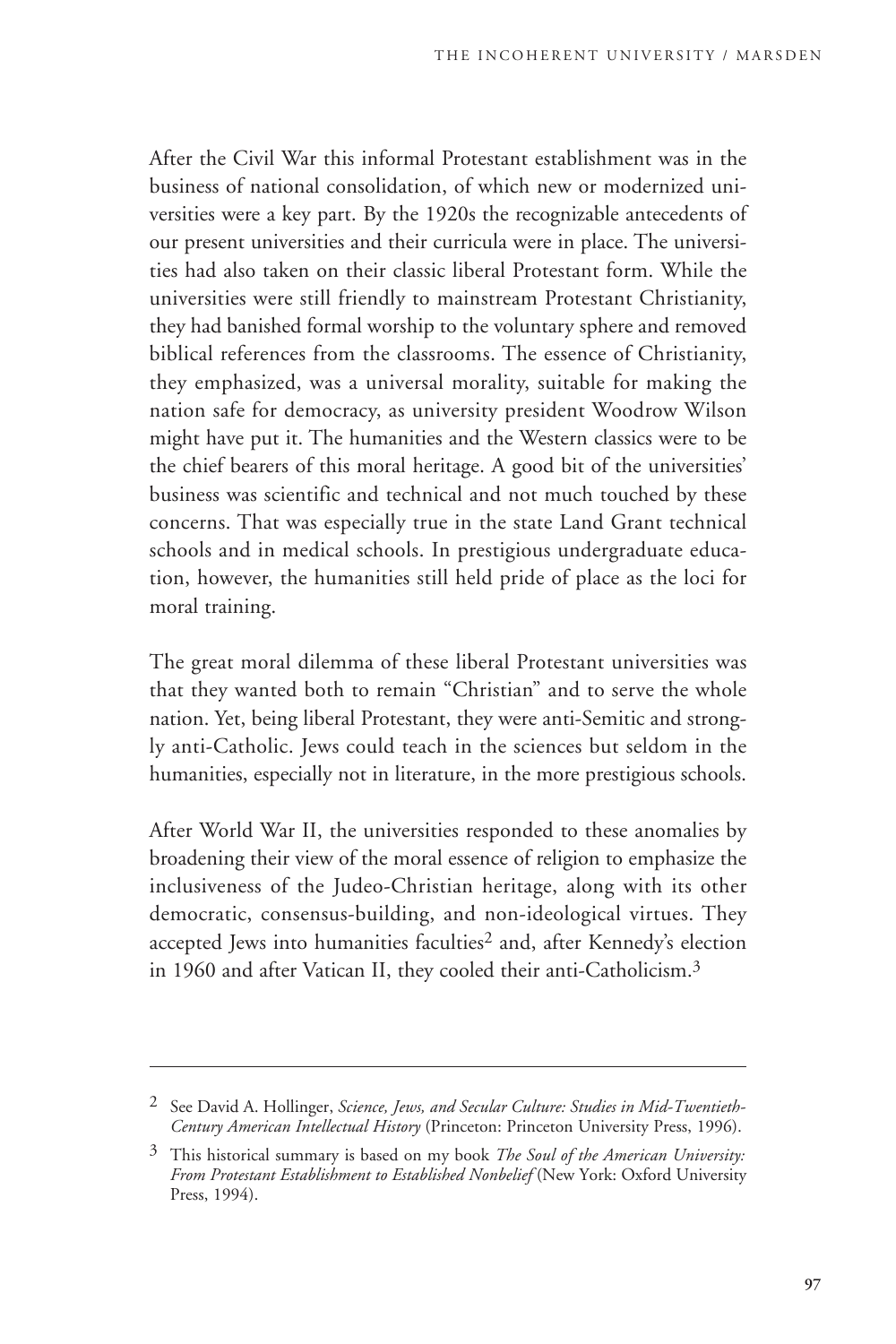The great moral triumph of these now vaguely liberal Protestant institutions was racial integration. Liberal Protestants, for all their faults on this score since Reconstruction, were now at the forefront in promoting integration, joining hands with black leadership in such campaigns. For this achievement they deserve to be celebrated.

Yet here is the irony. Humans' greatest achievements, as Reinhold Niebuhr pointed out, often are turned into their greatest failings. A too confident sense of our virtues can often lead to our vices. This is precisely what I think has happened to our mainstream culture since the 1960s. Racial integration was the great cause of the early 1960s, and that unquestionably virtuous campaign became the model for much that has happened since. By the early 1970s, tolerance had become a virtue that could trump almost any other virtue. While many of the things that have come to be widely tolerated are worthy of toleration, others are less worthy. We can point to some real moral gains in the public and university culture of the past thirty years, as well as to some moral declines. The larger point is that the public culture that has emerged from the triumph of tolerance is wildly incoherent.

Tolerance is one of a larger triad of values that are widely touted as the supreme virtues in our public culture, whether it be the media or education. This triad consists of tolerance, free choice, and self-fulfillment. These are not, of course, the only virtues touted, but these three tend to trump or subvert the others. Perhaps the most basic is self-fulfillment, which is, of course, the driving ideological engine of our materialist and hedonistic consumer capitalist culture. Self-fulfillment typically is seen as intimately related to free choice–the core message of advertising. Tolerance is the principle of respecting other people's choices. These closely related ideals are likely to be near the core moral furniture of young people who are shaped largely by the values of TV, public education, and eventually the universities. In courses in the humanities, as much as on MTV, they are likely to be shaped by the dominating principle of choice, the idea that we should be guided by the ideal of maximizing individual freedom so long as it does not infringe on the freedom of others.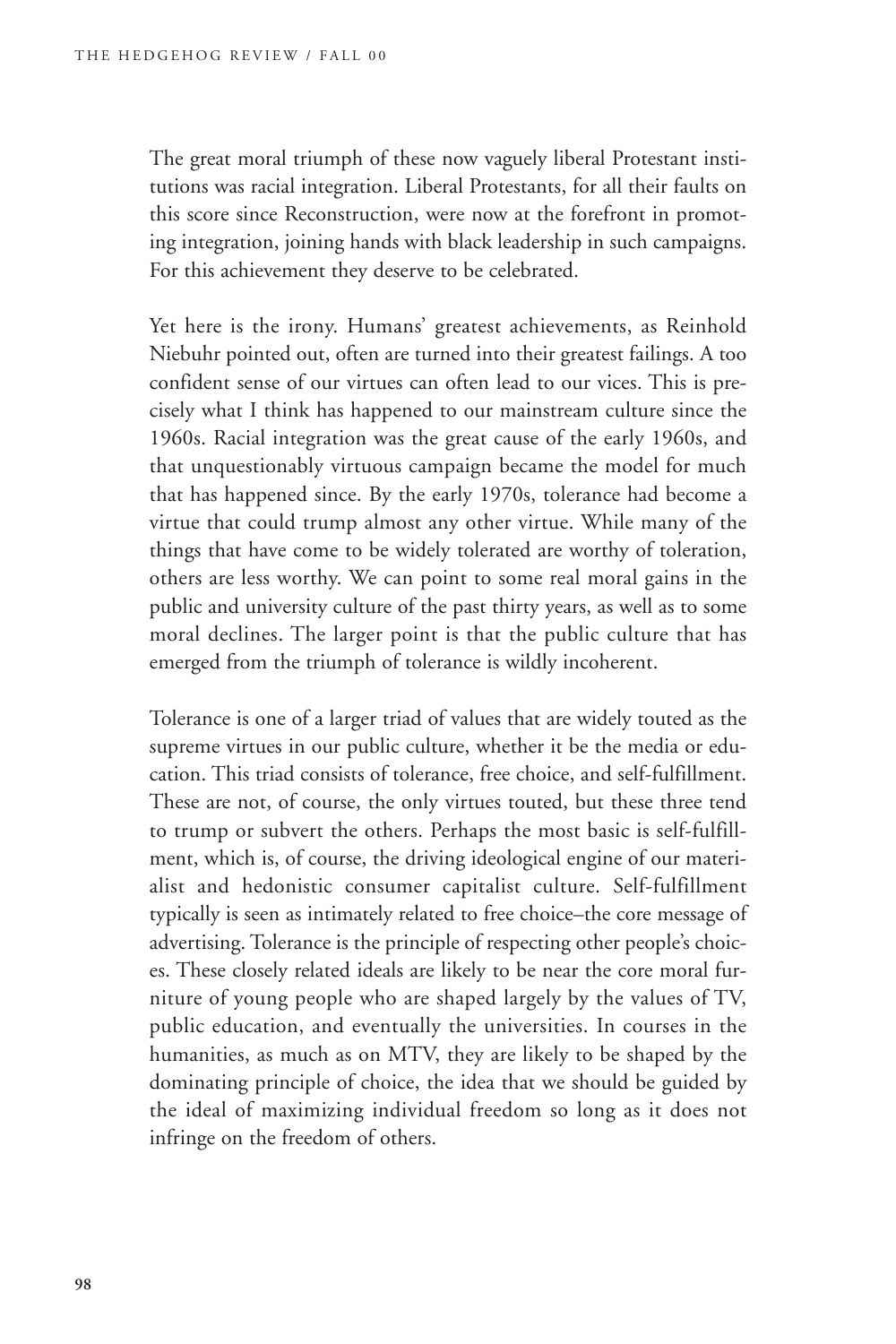Yet the ethic that emerges from this consumer culture of choice is incoherent. Tolerance, for instance, will not bear anything like the moral weight that is put on it in our public culture. In combination with other ethical principles, it is invaluable; it certainly should be a prominent Christian virtue. Yet as one of the supreme virtues, essentially on its own, it is nearly useless for dealing with any hard cases. What are the limits of tolerance? There is no court of appeal. Self-fulfillment is no help, since when detached from higher virtues, it begs the question of what aspects of the self ought to be fulfilled and what parts controlled or suppressed. Free choice as a supreme virtue is equally vacuous. What are good choices? As former university president George Dennis O'Brien comments, regarding this phenomenon in his insightful *All the Essential Half-Truths about Higher Education*, "while choice is a condition of moral worth, it is not itself the content of moral worth."4

One instance of the moral rootlessness of much of contemporary culture is what we might call the "culture of 'whatever.'" Many young people, it is often observed, are detached, sometimes cynical, and unwilling to make commitments and moral judgments. For example, in an essay in *The Chronicle of Higher Education* in 1997, a literature teacher at a public college lamented that she could not get her students to condemn human sacrifice, which was the subject of a story they were reading. The students' attitude seemed to be: "Whatever." "Who's to say?" "What right do we have to criticize another person's choice?"5

Such moral rootlessness, of course, grows out of our larger national culture, government, business, and the media, rather than primarily out of higher education itself, but the problem is: What basis do the secular universities and colleges have to counter it? The old modernist or Progressive ideal that scientifically modeled education emphasizing individual freedom would provide new foundations for moral consensus

<sup>4</sup> George Dennis O'Brien, *All the Essential Half-Truths about Higher Education* (Chicago: The University of Chicago Press, 1998) 69.

<sup>5</sup> Kay Haugaard, "Suspending Moral Judgment: Students Who Won't Decry Evil–A Case of Too Much Tolerance?" *The Chronicle of Higher Education* (27 June 1997): B4-5.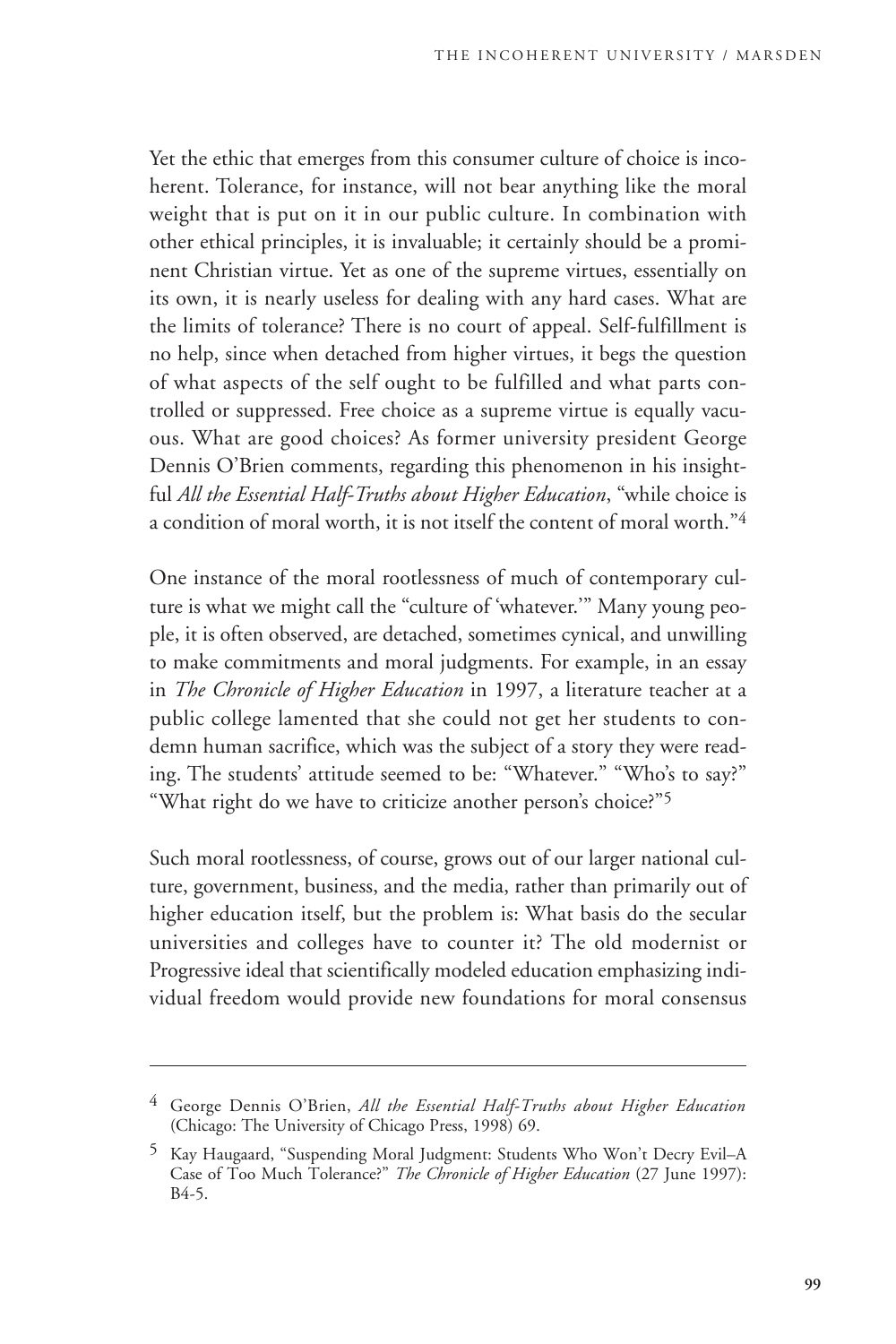has not worked out. Postmodern critiques undermine such consensus models, but also make it nearly impossible to agree on any alternative. The same methodologies that are used to dismantle traditional moral claims can be turned on the moral claims that are asserted in their place.

Richard Rorty has been quoted as saying that "postmodernism" is a term "that has been used so much that nobody has the foggiest idea of what it means."<sup>6</sup> That seems to me largely correct, or at least it is surely correct that we cannot have *more* than a foggy idea of what it means. The trendy assemblage of diverse and sometimes contradictory ideas that have been identified as "postmodern" during the past quarter century are no help in addressing the problem of the incoherence of contemporary universities. To suppose that any one version of these approaches, which at their best acknowledge that they are self-referentially incoherent, will nonetheless provide a widely-held basis for checking the tendency toward moral incoherence in a culture seems to me to be whistling in the dark.

A good bit can be said on behalf of American pragmatism. It has contributed to a dominant culture of non-dogmatic tolerance, which has some real benefits. If I were a thoroughgoing naturalist, I would probably subscribe to pragmatism and radical Kuhnian arguments, such as Rorty's, as the best way available for humans honestly to face their own limitations. Nonetheless, there is a good historical argument that pragmatism works in our culture largely to the extent that it can draw on borrowed moral capital. If that is the case (or even if the historical argument is plausible), then pragmatists might well consider–à la William James–whether traditional religious beliefs, especially of the relatively benign kind that have flourished in post-Enlightenment North America, might be of substantial social and personal value–even if considered from a purely naturalistic point of view.

While the historical thesis that pragmatism works largely on borrowed moral capital cannot be proved, neither can it be disproved. It is at least

<sup>6</sup> As quoted in "An Interview with James Davison Hunter," *InSight* 1 (Fall 1999): 1.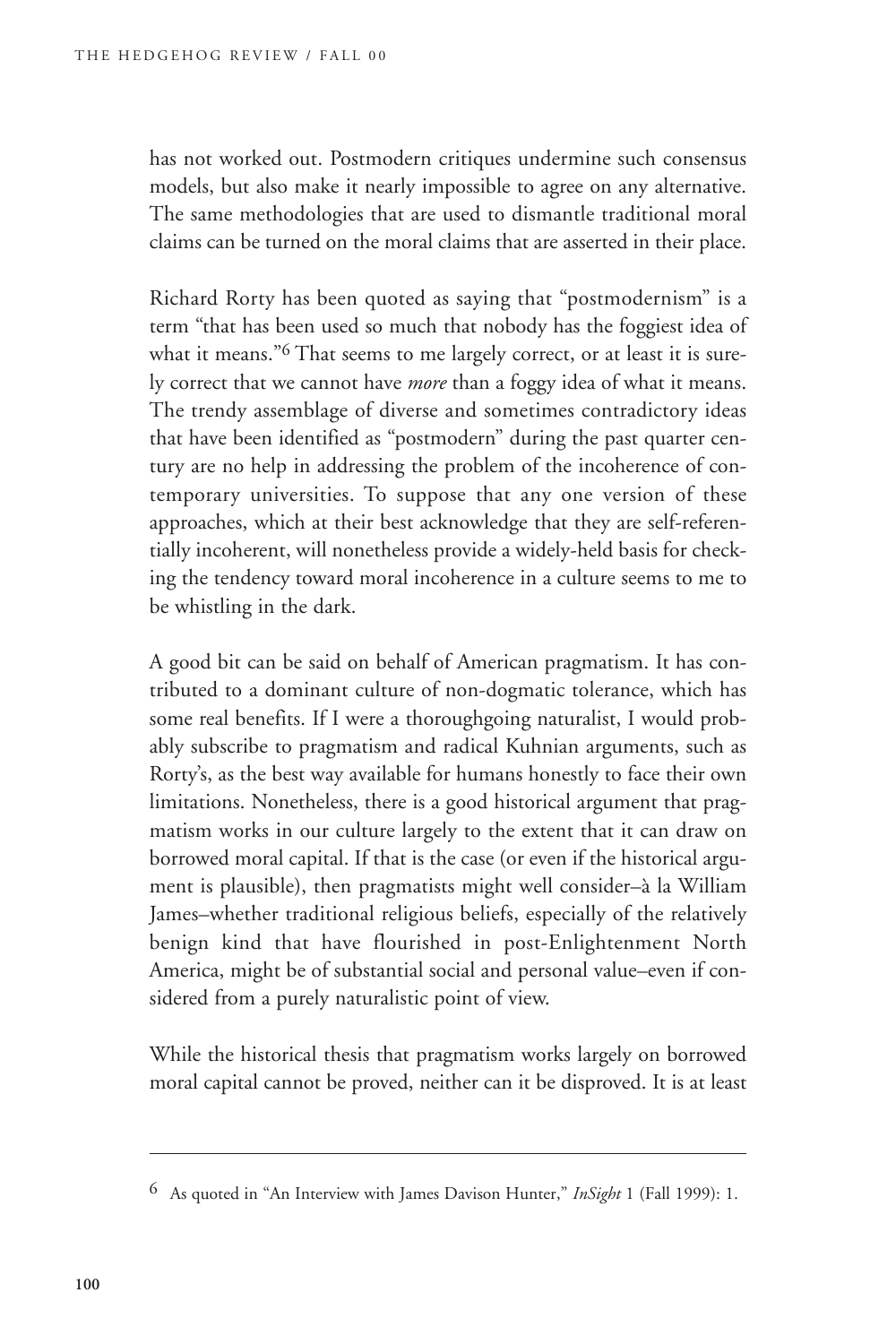very plausible to claim that twentieth-century American pragmatism was heavily (though, of course, far from exclusively) dependent on American religious heritages. For instance, many historians have suggested that the Progressive movement of the early twentieth century, in association with which pragmatism emerged as a public philosophy, was heavily dependent on the broadly "Puritan" moral heritage. Many middle-class Americans had a conscience. That broadly Puritan heritage, in turn, had been kept alive by eighteenth- and nineteenth-century revivalism. So the post-millennial evangelicalism of Charles Finney can be seen as an important precursor to the reformist social optimism of a Walter Rauschenbusch or a John Dewey. Likewise the Civil Rights movement, which had a strong pragmatic component, was dependent on countless earlier African-American revivalist preachers, as well as on their white counterparts. The peace and justice wing of the essentially pragmatic Democratic Party today has a substantial Roman Catholic component. Correspondingly, the family values wing of the equally pragmatic Republican Party has a strong Catholic element. One could cite numerous similar examples throughout the history of American public life.

#### *Religious Perspectives in the Universities*

How does this translate into addressing the current state of incoherence in today's secular universities? My argument is that universities would benefit by being more open to identifiably religious perspectives. There should be consciousness-raising regarding the legitimacy of thinking hard in a professional way about the relationship of one's faith to one's scholarship. I see the situation as analogous to that of gender scholarship in the 1960s. At that time gender was already a significant implicit factor in lots of scholarship, but there were not many people *thinking* about the implications of gender for scholarship. Today many people do think hard about this and, on balance, we all benefit from it. The same should be true regarding various religious perspectives. Scholars who are religious should be encouraged to think in a scholarly way about the relationship of their faith to their scholarship. How explicit they should be about this should be a matter of tact and tactics. Yet there should be no stigma involved with being identified as a Muslim, Orthodox Jewish, evangelical Christian, or conservative Catholic scholar.7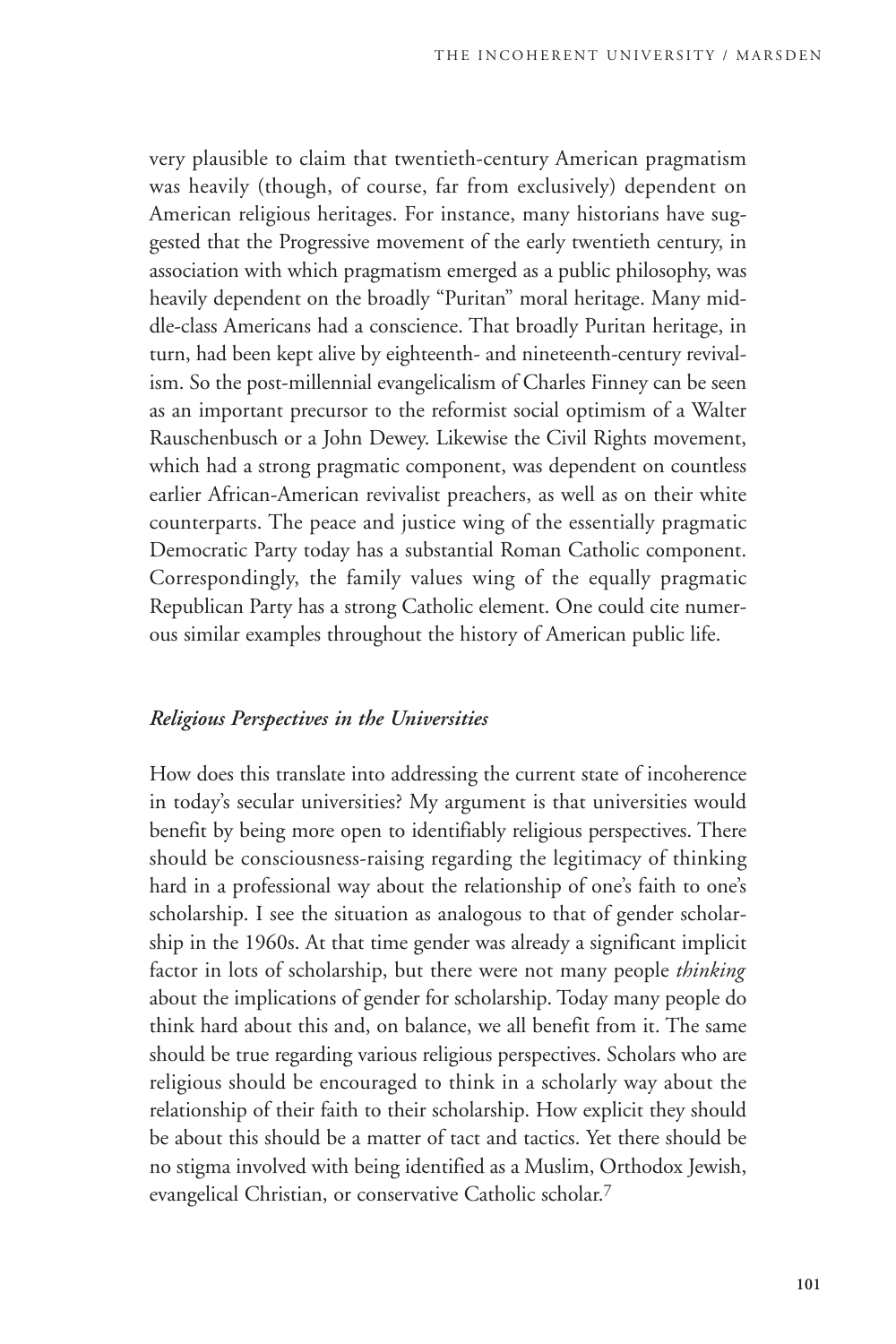Doubtless this proposal could lead to some problems or excesses, as has gender scholarship. On balance, though, the universities would benefit from it. Would such a change in attitude toward religious perspectives resolve the problems of the intellectual and moral incoherence of secular universities? Clearly not. It would add to the cacophony of voices which the universities present to their students. It might encourage a few more scholars to try to address questions of larger significance, but it is not likely to reverse the trend toward narrow technical concerns dominating academic life. Nevertheless, while it would not cure the problems of the universities, it would do some good. It would, at the least, increase the choices, especially for students and faculty from particular faith traditions, to address constructively the problems of pluralistic society and its institutions.

Such encouragement for self-consciously faith-related scholarship in a pluralistic setting would benefit not only the university students and faculties, but also the faith traditions themselves and hence the larger society. Many American Christian traditions, for example, have not been intellectually responsible. They have been populist and often antiintellectual. They have been susceptible, therefore, to simplistic quickfix solutions to social problems.<sup>8</sup> Such traditions would benefit by being brought into better touch with some of the more substantial Christian intellectual traditions. The larger society, further, would benefit from having such scholars wrestle with the issues of faith and scholarship in the pluralistic setting of secular universities, where scholars daily have to deal with people who differ from themselves.9

<sup>7</sup> In *The Outrageous Idea of Christian Scholarship*, 44-58, I argue that religious scholars will have to play by the same academic rules as other scholars and be judged by comparable criteria. I also argue that there is no basis for a rule that tries to eliminate any scholarship based on a perspective of a religious faith.

<sup>8</sup> See Mark Knoll, *The Scandal of the Evangelical Mind* (Grand Rapids: Eerdmans, 1994).

<sup>9</sup> In response to such proposals, some Christian scholars worry (with some legitimacy) that the universities may corrupt the Christian scholar, rather than that, as some secularists claim, Christian scholars may corrupt the universities. See D. G. Hart, "What's So Special about the University Anyway?" *Religious Advocacy and American History*, ed. Bruce Kuklick and D. G. Hart (Grand Rapids: Eerdmans, 1997).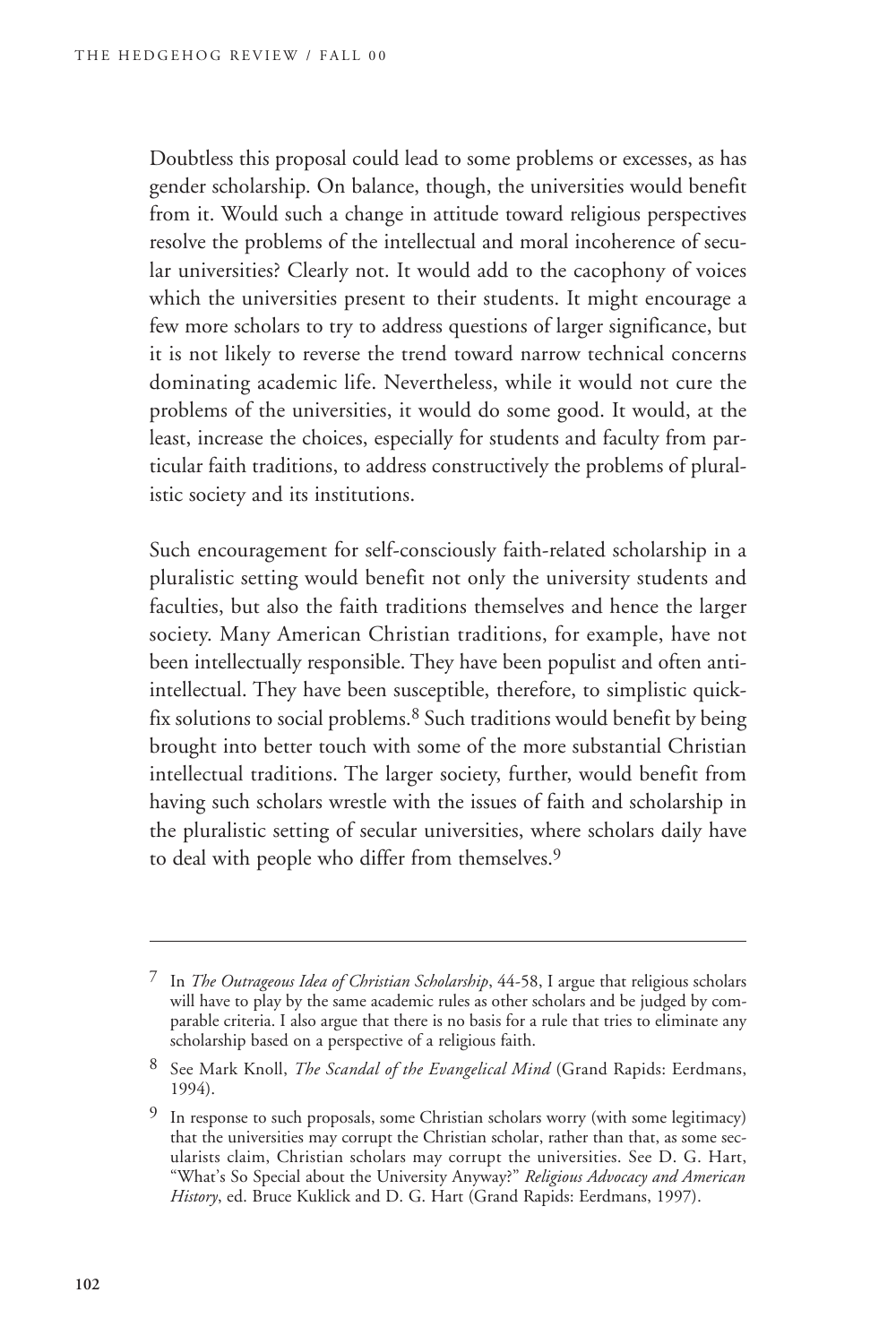The universities would benefit as well–at least it is hard to see how they would be worse off with respect to how they serve the public in shoring up its moral resources. From the late nineteenth century through the mid-twentieth century, universities presumed that they could contribute to a national consensus by replacing local and parochial values with universal and scientific values.<sup>10</sup> It seemed plausible that such a consensus might be reached, since universities were dominated by elite white male Protestants who were shaped by some common heritages that combined classical, humanistic, Enlightenment, romantic, individualistic, scientific, evolutionary, democratic, and liberal Protestant ideas in ways that seemed to converge. The hope was that all "rightthinking" men could be brought more-or-less to agree. For such a project it was necessary that parochial and sectarian ideas be jettisoned.

In the twenty-first century we face a very different situation. Universities are no longer white male domains. Faculties and students come from wide varieties of traditions. Science no longer is surrounded by an aura of authority outside of areas of narrow scientific and technical concern. Each of the other traditions, mentioned just above as formerly contributing to the expected consensus–classical, humanistic, Enlightenment, romantic, etc.–is fragmented and cannot command wide consent. Today, those who affirm a canon of authoritative "great books of Western civilization" are considered sectarian–in 1945 such was the centerpiece of the Harvard curriculum.

So if there is no authoritative core moral tradition to appeal to, where is the society to find its moral values? How are the universities to cultivate any positive values? The answer, it seems to me, is that the moral fiber for producing constructive citizens is going to have to come from subtraditions of the culture. Families, of course, are crucial, but constructive families themselves have to be shaped by subtraditions. We

<sup>10</sup> Alasdair MacIntyre's *Three Rival Versions of Moral Enquiry* (Notre Dame: University of Notre Dame Press, 1990) provides a particularly influential critique of these trends and is a fine model of Christian scholarship.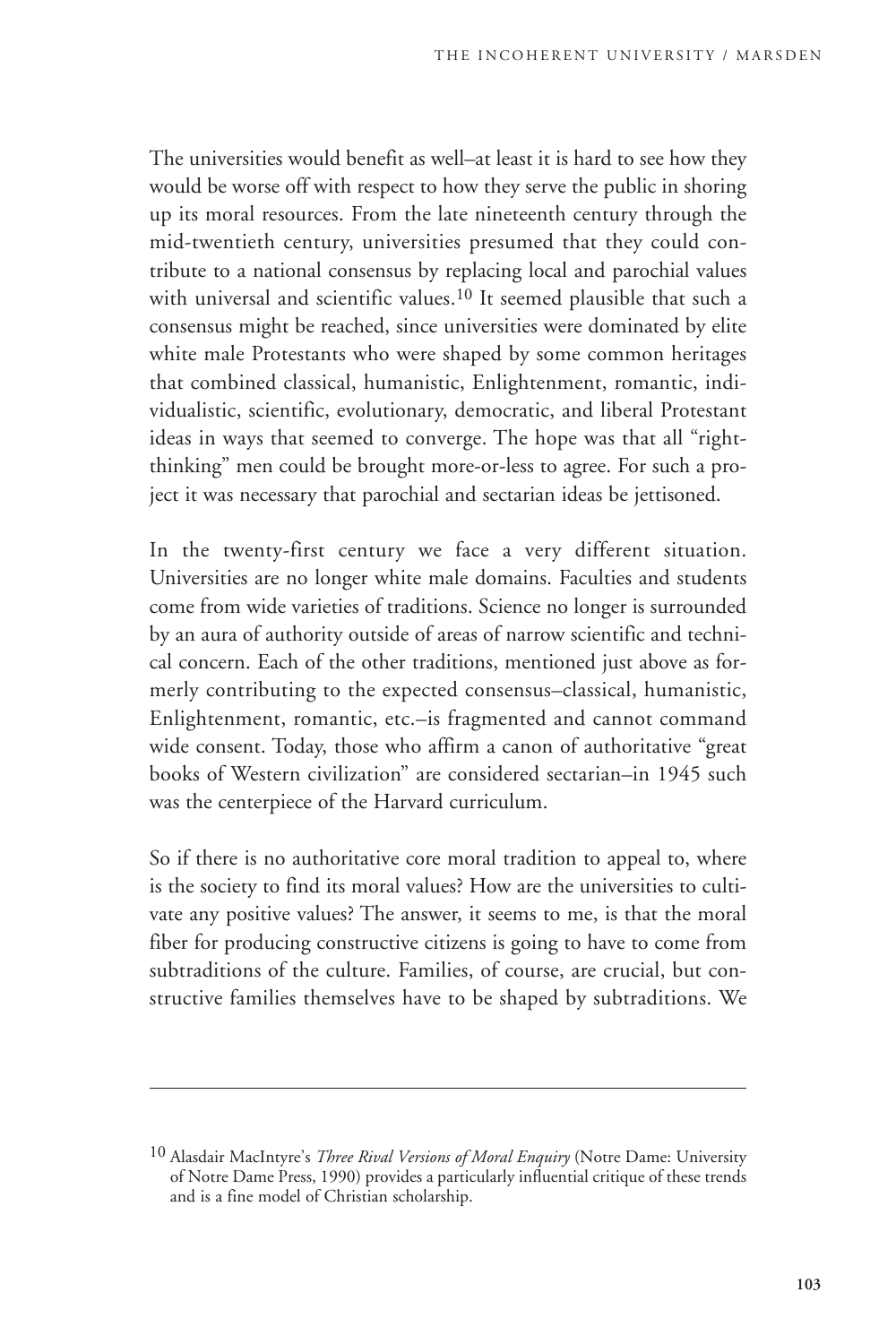also need mediating institutions that support these subtraditions. Taking such subtraditions seriously seems to me to be close to the essence of cultivating a healthy pluralistic society.

Among the candidates for being constructive subtraditions in American society, the religious communities ought to rank high on anybody's list. Of course, we all like some religious communities better than others, or might think of some we might not want to encourage, but the vast majority seem among the best candidates to help produce constructive citizens. If that is true, or at least plausibly true, then it would be in the best interests of universities and of society generally to reverse the assumptions of a century ago that shaped their policies toward religious faiths. Rather than attempting to discourage serious consideration of the implications of religious faiths in the academic realm, $11$  it would be in the interests of universities and of society to encourage faith-based perspectives.

Sociologist Alan Wolfe, a secularist himself, has become sympathetic to encouraging more faith-based perspectives, by considering the issue in relation to university students. Few of them, he observes, have any basis for their opinions. He writes:

It is not that I long for students to appear in my classroom who can cite chapter and verse from the Bible in defense of positions on which they will never reflect. But I would not mind an occasional argument, backed up by familiarity with at least one historical tradition, in support of a passionately held viewpoint on something–anything.12

O'Brien makes a similar point, recalling a remark made by David Riesman to the effect that the only persons who could benefit from the "delirious diversity" of the Harvard curriculum would be persons

<sup>&</sup>lt;sup>11</sup> In the early twentieth century, universities discouraged academic perspectives of all faiths, *except* liberal Protestantism.

<sup>12</sup> Alan Wolfe, "A Welcome Revival of Religion in the Academy," *The Chronicle of Higher Education* (19 September 1997): B4-5.